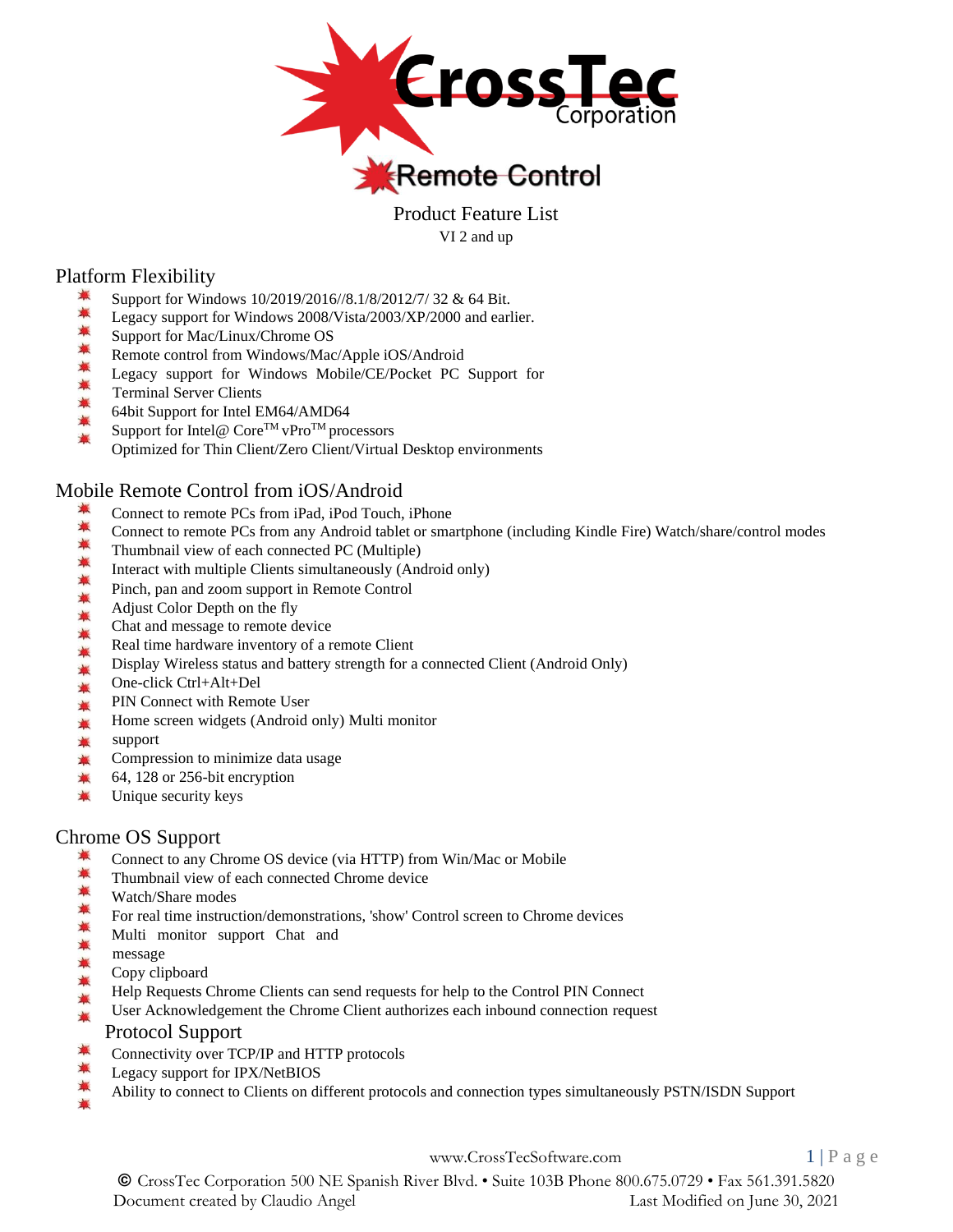

# Connection Options

- 单 Browse for Clients/Browse for Clients starting with xxx
- 業 Quick Connect by Client Name/Username/Network Address/Hostname
- On Start-up connect to a specified Group/Client/Dial-up Network/ln Specified view mode
- \*\*\*\* Option to allow Remote User to initiate connection to Control
- Allow multiple Controls to connect simultaneously
- Simplified connectivity through Firewalls (Internet Gateway)
- Secondary Gateway for redundancy
	- Customer service based PIN Connect facility

#### Control User Interface

- Quick View Toolbar/Launch Application Toolbar
- $\frac{1}{\sqrt{2}}$ Interactive thumbnail view of each remote system
- $\frac{1}{2}$ Thumbnail Zoom facility for an expanded view of the remote system
- Display Remote Systems as Thumbnails/Mouse over Thumbnails for an expanded view of remote systems At Control
- provide Remote System Display Name/Description/Contact Details/Logged on User-name/PC Type
- Auto-group remote Clients by platform/OS/enclosure type and geolocation
- 兼 兼 兼 兼 兼 Instant view of remote Client devices grouped by platform/OS/enclosure type
- Geolocation real time display of remote Client location (Country/City/State)
- Create custom Client groups to reflect company structure
- Flexible quick switch display mode thumbnails, client icons

# Remote Deployment

Install components remotely using Windows Domain/IP address(es)

# Integration

Use key functions within SMS/Active Directory/Windows Explorer

# File Locations

Customizable Configuration File Locations

# Remote Control

- 半 View Multiple Remote Systems Simultaneously
- 黨 Watch/Share/Control Modes
- $\frac{1}{2}$ View Full Screen/Scale to Fit
- 黨 Blank the Remote Systems Screen whilst still Viewing/Annotate Whilst Viewing
- Restrict Maximum Color Depth/Optimize Color Depth during View
- Scan Remote Systems one at a time/Many at a time Lock/View/Chat to
- Scanned Remote Systems

# Audio Support

Audio Support between Remote System and Control.

#### Show Mode

Ability to Show Control Desktop to the Remote System

#### Print Capture

Redirect the Remote Systems Print output to Control

[www.CrossTecSoftware.com](http://www.crosstecsoftware.com/) 2 | P a g e

© CrossTec Corporation 500 NE Spanish River Blvd. • Suite 103B Phone 800.675.0729 • Fax 561.391.5820 Document created by Claudio Angel Last Modified on June 30, 2021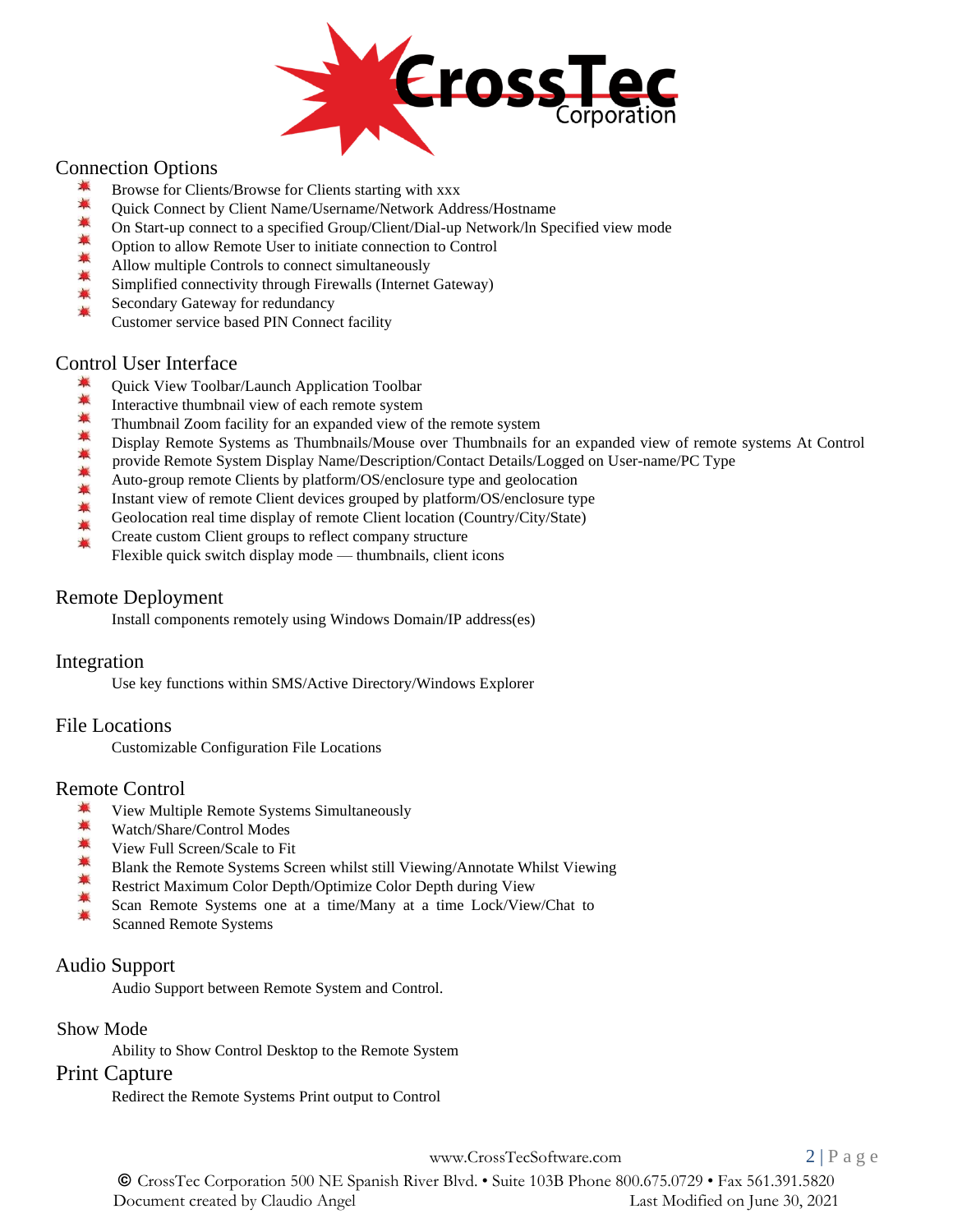

# Communications

Chat Function One to One/One to Many/lnteractive Whiteboard Ability to Send Message to Remote User(s) Ability for Remote Users to Request Help

# Other Key Functions<br>Ability to Logon/I

- Power On/Power Off Remote Systems over the LAN
- Ability to Logon/Logoff/Shutdown/Reboot the Remote System Capture an image
- 奉奉奉奉 of the Remote System's Desktop to a File
- Remotely start applications on a Remote System
- Launch a Command Prompt on your PC for the Remote System
- Launch a Registry Editor on your PC for the Remote System
- Transfer Clipboard contents between Remote System(s) and Control
- Record screen activity to a video "replay file" for training or security.

#### Inventory

- $\frac{1}{2}$ Perform a Hardware Inventory of the Remote System
- 業 Perform a Software Inventory of the Remote System
- $\frac{1}{2}$ Display/Verify Hotfixes Installed on the Remote System
- ₩ Display/Manage running Applications on the Remote System
- 兼業 Display/Manage running Processes on the Remote System
- Display/Manage Services on the Remote System  $\frac{1}{2}$
- Display Battery Level Indicator/Wi-Fi Signal Strength for Remote Mobile devices Remote user can generate a local inventory

# File Transfer

- 業 Drag and Drop File(s) between Remote Systems and the Control One to One/One to Many
- $\frac{1}{2}$ Explicitly Allow or deny File Transfer access to drives, folders and or files
- 黨 Only transfer changed blocks of data within a file if it already exists - Delta File Transfer
- At Control specify file transfer priority when viewing 'Live Folders'
- displayed for quick selection

#### Scripting

Scripting Language Script Scheduler to automate frequent tasks

#### Security

- 单 Authenticate connections using NT Authentication/Active Directory Authentication/Proprietary• password
- 単 Restrict connections to the Remote System by IP Address/IP Subnet/IPX Address/IPX Network Secure
- 業 Connections using Security Key/Use License Details as Security Key
- At Remote System allow Control to connect silently/Notify Remote User on connect
- 兼兼兼 On Disconnect Lock/Logoff/Restart Client on disconnect
- Protect access to Control Configuration using Proprietary Password
- Protect access to Remote System Configuration using NT Authentication/Proprietary password  $\blacksquare$
- Option for all Remote Systems to use the same configuration file stored on a secure shared location
- At Remote System require User Acknowledgement on Connection/Display reason for connection at Remote System Restrict Gateway Access to specific users

#### Encryption

Encrypt all communications between Control and Remote System

[www.CrossTecSoftware.com](http://www.crosstecsoftware.com/) 3 | P a g e

© CrossTec Corporation 500 NE Spanish River Blvd. • Suite 103B Phone 800.675.0729 • Fax 561.391.5820 Document created by Claudio Angel Last Modified on June 30, 2021